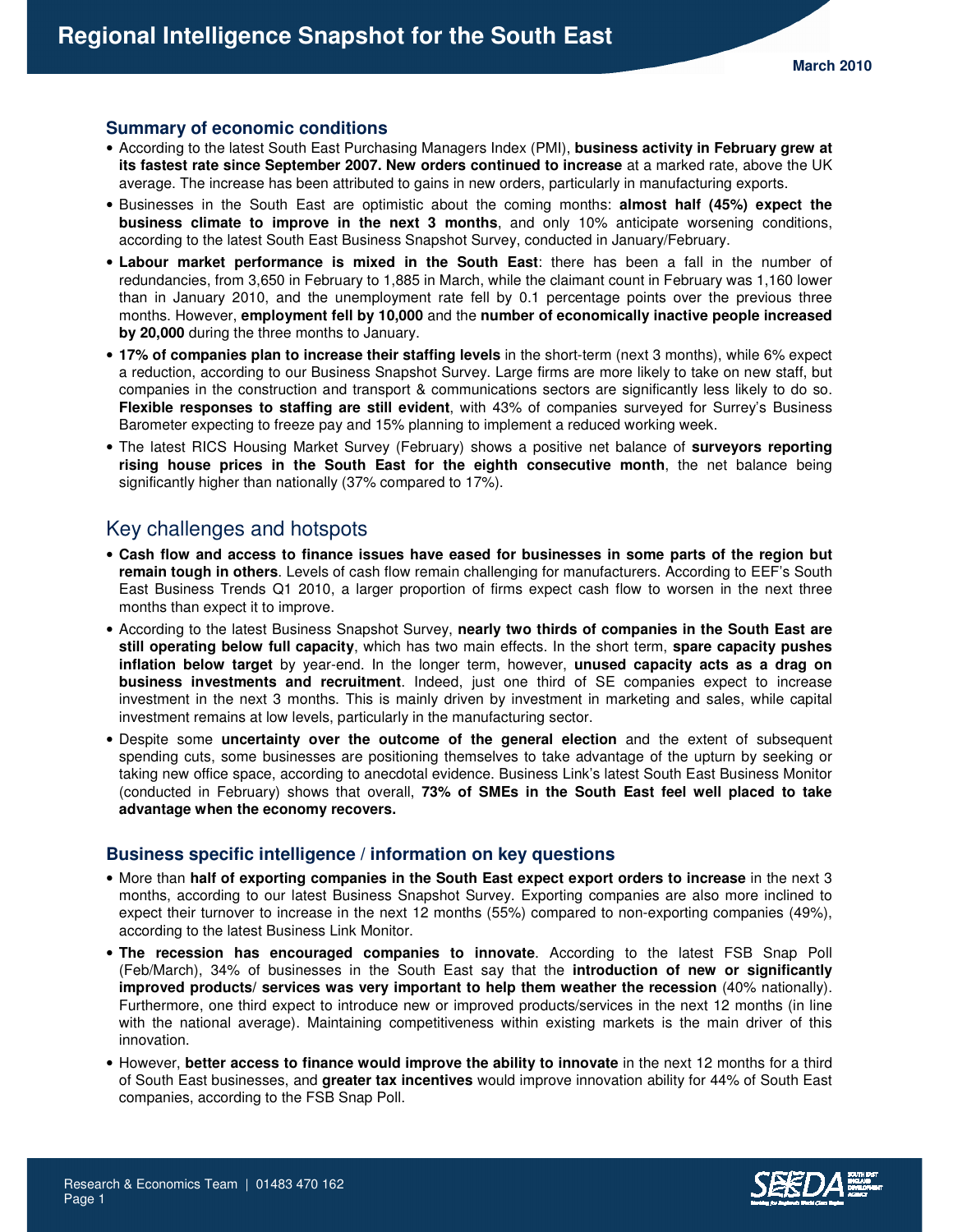# Sectoral Overview

## **Manufacturing**

In February the South East Purchasing Managers Index (PMI) Business Activity Index went up sharply to 59.7 points (up from 55.3 in January) signalling a noticeable expansion of private sector output in the South East for eight consecutive months. The increase has been primarily attributed to gains of manufacturing firms, particularly in export markets.

The main reason behind the rapid expansion of manufacturing exports has been the continued depreciation of sterling (25% down) since mid-2007, as well as the recent recovery of demand in the UK's main export markets. The latest UKTI monthly economic brief suggests that firms (high-tech manufacturers especially) have kept export prices stable in foreign currency terms, enjoying higher sterling profits rather than increasing export volumes. This is consistent with reported growth in (nominal) output along with a stagnation in employment, which generates a jobless growth scenario in the short-term – perhaps not surprising given that a large majority of firms are currently operating below full capacity. In fact, the latest EEF Business Trends survey indicates that the percentage balance of responses<sup>1</sup> on employment has remained the same for quarter 1 2010 (-3%) as for quarter 4 2009.

According to the latest Business Snapshot Survey (February/March 2010), 69% of manufacturing firms in the SE reported that they have been working below operating capacity over the past three months. This means that manufacturing companies are unlikely to proceed with business investment given the existing high-levels of spare capacity and labour. Indeed, investment cuts have been particularly savage during the recession and few sub-sectors have bucked the downward trend. According to the EEF Business Trends survey, this looks set to remain the case over the next 12 months, with only a minority of sub-sectors planning to upwardly revise their investment plans (e.g. Electronics, Chemicals, Rubber & plastics, and non-metallic minerals). Additionally, inflationary pressures stemming from rising input costs (i.e. commodities, fuel, etc.) are adding further uncertainty to business investment plans within the manufacturing sector. Evidence from businesses in Kent suggests that most manufacturers are judging that their markets are not yet strong enough to pass on increased input costs to customers.

In more positive news, the latest Business Link South East Business Monitor (February 2010) suggests that over half of high, medium and low tech manufacturing SMEs (58%, 52% and 50% respectively) have recently undertaken at least 3 innovative activities; however this level of innovation is more prevalent amongst high tech manufacturers. There are a number of recent examples of investments in innovation by large manufacturing firms in the South East. In the advanced engineering & marine sector, for instance, the Government has agreed to back Ford's proposed £1.5 billion investment over five years for development of a new generation of environmentally friendly engines and vehicle technologies in the UK. **Ford**'s plans will safeguard around 2,800 skilled research engineering jobs in the UK as well as underpinning the next generation Transit, a version of which is to be built in the Swaythling plant in Southampton, where 500 people are employed. Within the same automotive sector, the Formula 1 team **McLaren** formally launched its road car division on Thursday 18th March, after five years of preparation. The new division will bring together F1 technology with efficient manufacturing. McLaren is already the biggest employer in Woking and the construction of its £40m car factory will create at least 300 more jobs in the town. In the pharmaceutical sector, **Archimedes Pharma** has secured a £65 million equity investment to fund the expansion of its Reading-based pharmaceuticals business, including the global launch of a pain relief spray.

 $1$  The difference between the number of firms reporting an increase and the number reporting a reduction (in staff numbers, in this case).



 $\overline{a}$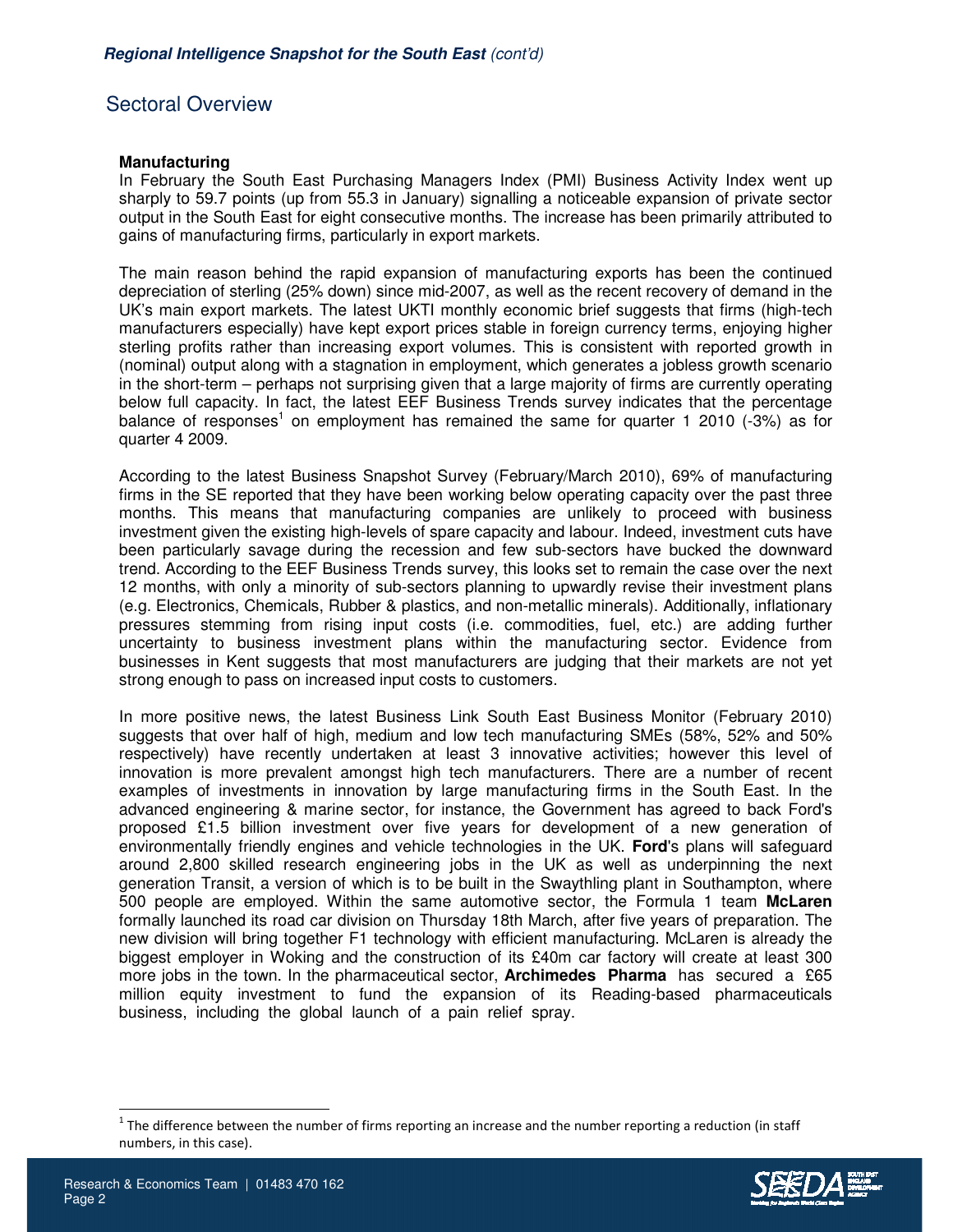# **Construction / property**

Overall performance and confidence in the construction sector are highly volatile, not only over time but also between businesses – something which is exacerbated by the current economic uncertainty. This helps to explain why different surveys may show contrasting results. Compared to the optimism prevailing in previous surveys, the latest South East Business Snapshot Survey (BSS) shows that a large proportion of firms (65%) in the construction sector reported that their business performance had remained stable over the past 3 months. Only 23 % of respondents reported improving performance for the same period of time. Likewise, a larger proportion of construction businesses (73%) reported no change in the number of staff over a longer period of time (past 12 months), according to the latest Business Link South East Business Monitor.

Looking forward, some 42% of construction firms in the South East expect to increase their turnover in the next 12 months, while only one in six businesses (15%) expect to recruit more staff over the next year. This disparity is most likely to be associated with the fact that a significant proportion of firms are still operating below full capacity, so they do not need to take on additional staff to cope with their workload. As a result of reduced employment opportunities, there are anecdotal reports from Kent that skilled labourers are now prepared to work at significantly reduced rates.

Business specific intelligence indicates, for instance, that **Frankis Solutions** has secured a £2m investment from Octopus Ventures to fund the expansion of its Kent-based land restoration business, which will enable the company to increase its future site turnover. On the negative side, **Land Registry** has announced plans to shed a further 800 jobs, and has confirmed that offices in Stevenage and Tunbridge Wells will close in June 2011.

The picture in the property market is not particularly encouraging either, with demand for commercial floorspace remaining subdued. The economic partnership in Brighton & Hove, for instance, highlights the fact that the take-up by occupiers of office space for the calendar year 2009 stood at 40,000 sq ft, which represents only one third of the normal average annual take-up of 120,000 sq ft. Similarly, Berkshire Observatory reports that retail units in Reading had, on average, a vacancy rate of 6% in February 2010, compared with 2% in February 2009. New property developments are being stalled as lenders are reportedly now seeking much higher levels of security for loans.

#### **Retail & wholesale**

According to the latest South East Business Snapshot, companies in the retail & wholesale sector have seen some notable improvement in overall business performance over the last 3 months: a net balance of 19% report improved business performance, compared to an average of 8% across all sectors. Correspondingly, confidence in this sector is also greater than the South East average. A net balance of 38% of companies in this sector expect the business climate to improve in the next 3 months, compared to 35% across all sectors.

The latest CBI Distributive Trades Survey shows that retail sales nationally rose and orders grew again in March, but at a lower pace than in February. Expectations for April are similarly positive. However, the wholesale sector saw a fall in both sales and orders in March. Sales volumes are expected to be broadly flat in April, and orders are expected to fall slightly.

The latest Berkshire Economic Commentary reports a very mixed picture across the county for the first half of March 2010. Footfall figures for Newbury were 10% higher than during the same period a year ago, while footfall figures in Reading were on average 8% lower in February 2010 than February 2009.

In recent positive news for the retail & wholesale sector in the South East, **Mars** has started work on the development of a new £5.2m confectionery research centre in Slough. **The Range** is to create 150 jobs at a new homewares superstore due to open in **Worthing** in April. **Modelzone** is planning to expand its chain of 32 hobby stores to 43 this year, and **Tile Depot** is planning to expand its chain of 14 tile stores to 30 over the next two years. **TK Maxx** is to create 35 jobs at a new

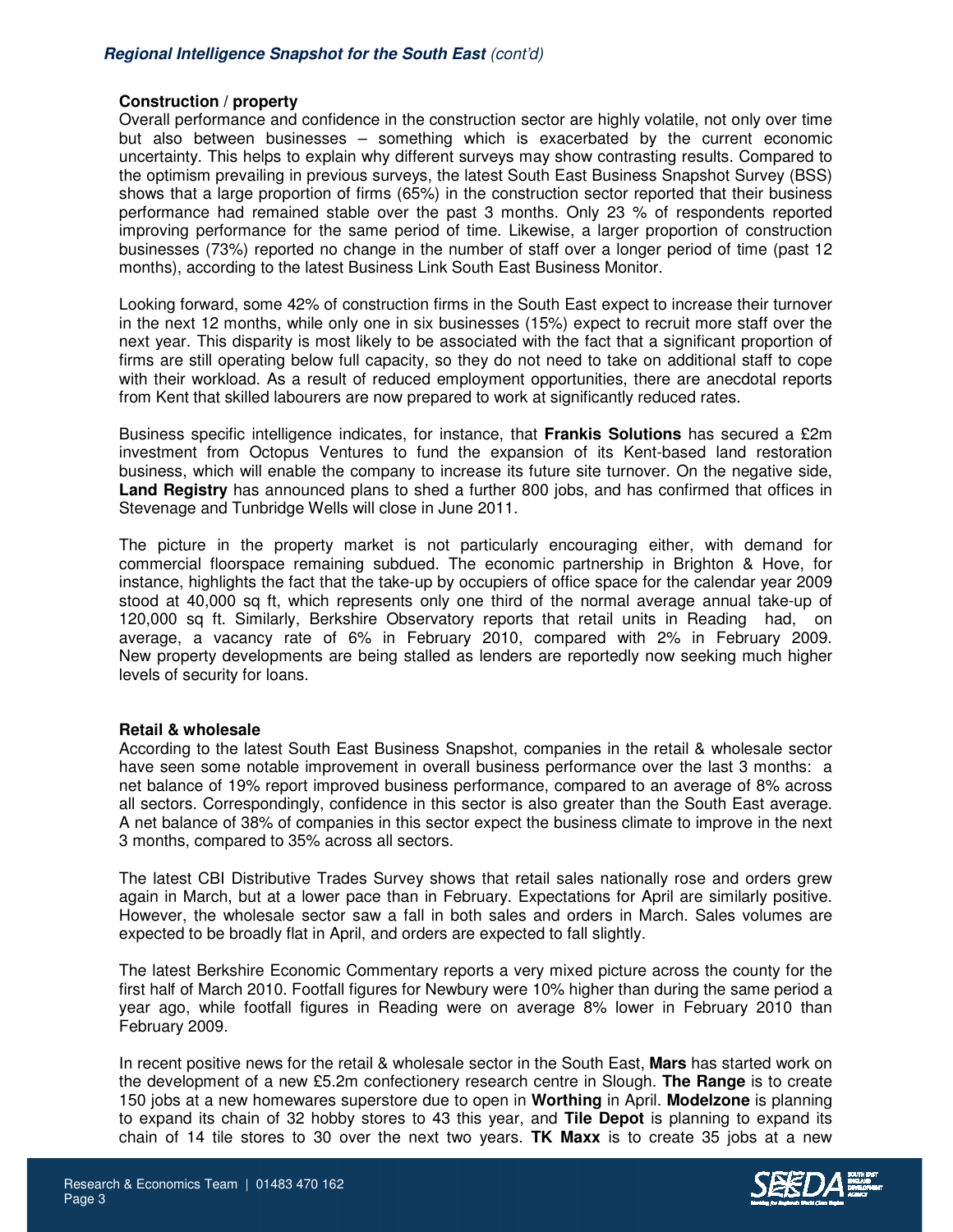HomeSense homeware store due to open at the Forbury Retail Park in April (Berkshire). Meanwhile **Wilkinson** is to create about 100 jobs at a new discount home and gardens store due to open in Reading in November.

However, **Game** is to close 43 of its 683 computer games stores over the next six months, including all of its 25 Debenhams concessions, with the loss of 247 jobs, and **Palmer & Harvey** is to shed up to 85 jobs at its Hove-based wholesaling business.

# **Business services & Finance**

According to our latest Business Snapshot, in recent months, companies in the business & financial services sector have recorded a better performance than on average in the South East: 34% report that their overall business performance has improved in the last three months (30% regionally), while 18% report worsening conditions (22% regionally). Half (49%) of companies in the business & financial services sector are optimistic about the short-term outlook (business climate) - higher than the all-sector average (45%). Furthermore, companies in the business & financial services industry are more likely to plan increased investment in the next 3 months (40%) than the average regionally  $(34%)$ .

This is corroborated by the latest Business Link Monitor: in the medium term (next 12 months) 57% of companies in the business & financial services sector expect higher turnover (51% regionally) and a quarter (25%) expect to increase staffing levels (21% regionally). **Hastings Direct,** for example, is considering plans to launch a chain of dozens of insurance branches across the country, depending on the success of three outlets in Sussex.

The latest CBI Financial Services Survey (March) shows that at UK level profitability in financial services rose for the third consecutive quarter, and expectations for the coming three months are the most positive since March 1999.

#### **Tourism / hospitality**

As the second largest tourism region after London, it is no surprise that the tourism industry in the South East makes a significant contribution to the economy. Visitors spent approximately £12 billion in the South East in 2009 which supported over 300,000 jobs, according to the latest Intelligence Update from Tourism South East.

The most recent performance data gathered by Tourism South East shows a healthy start for Q1 2010: on average, hotel occupancy is up 3.6%, the Camping & Caravanning Club and holiday park operators report increases in advance bookings for sites in the region and many of our visitor attractions are looking forward to a strong Easter.

Latest figures provided by the National Trust show that its properties in the South East enjoyed a boost in admissions between March 2009 and February 2010. Properties in Kent, Surrey and Sussex saw admissions increase by 14.9% to almost 3 million; properties in Berkshire, Buckinghamshire, Hampshire, Isle of Wight and Oxfordshire saw an increase of 17.5% to almost 1.5 million visitors during the same period.

However, according to our latest Business Snapshot, companies in the hotels and restaurant sector were significantly more inclined to report worsening business performance over the last 3 months (58%) than on average regionally (22%). On the other hand, this sector is very optimistic about the next 3 months ahead, perhaps reflecting the recent improvements in hotel occupancy and advanced bookings for holidays. 63% of businesses in the hotels and restaurants sector expect the business climate to improve, compared to 45% on average for all sectors in the region.

On the positive side, the latest figures from BAA show that **Southampton International Airport** reported the strongest growth of all its six airports during February, with traffic rising 5.9% compared to the same period in 2009, to 114,900. Latest figures from **Gatwick Airport** show that a total of

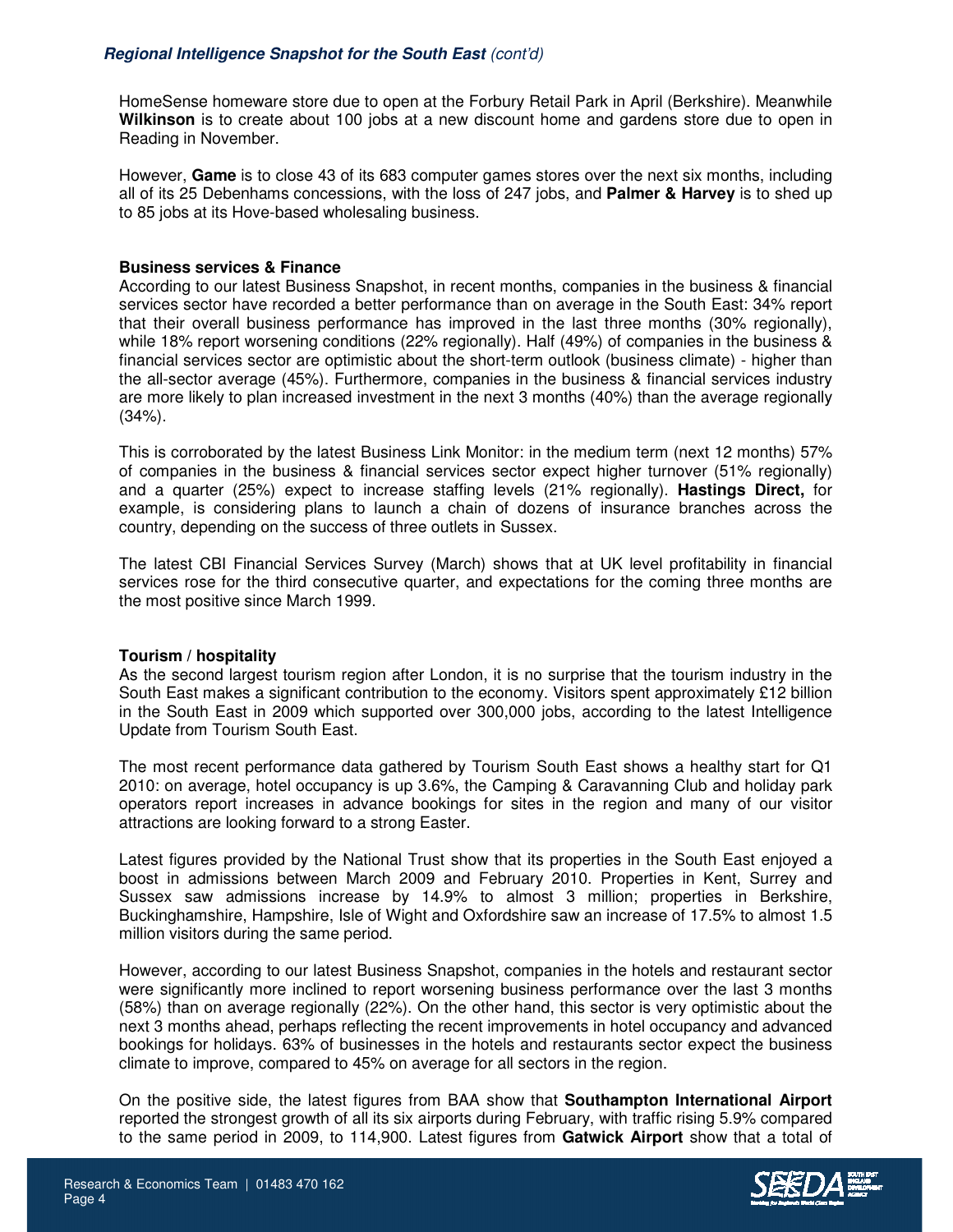# **Regional Intelligence Snapshot for the South East** (cont'd)

2.05 million passengers travelled through the airport during February 2010, with a gain in the domestic market of 4.7% compared with February 2009. However, the new owner of Gatwick Airport, Global Infrastructure Partners (GIP), has told 120 staff working in its planning and commercial departments to reapply for their jobs as part of a major overhaul of its management structure as it looks to compete with Heathrow and Stansted.

**Macdonald Hotels & Resorts** has unveiled plans to open a 120-bedroom hotel in Windsor. The hotel is due to open in August, and is expected to have meeting space for up to 270 delegates and first class facilities for business travellers. Meanwhile, **Southampton City Council** and developer **Hammerson** have signed a development agreement to push forward plans for the £150m Watermark WestQuay scheme. Proposals for the scheme include a 3,500sq m (37,674sq ft) park and public plaza, a 150-bedroom hotel, restaurants and cafés and up to 24,000sq m (258,334sq ft) of retail space and a residential development.

However, **Portsmouth Football Club** has gone into administration through UHY Hacker Young, casting doubt on the future of up to 600 jobs. Elsewhere, after three challenging years, the **Beaverbrook Foundation**, owner of **Cherkley Court and Gardens**, has reluctantly decided that the gardens will not be open to the public in 2010. The decision follows two consecutive wet summers and the general economic conditions.

#### **Agriculture / Rural**

Members of the Kent Economic Board report that currently the market for fruit is strong, but arable farmers are suffering as input prices exceed yield prices. Input prices per ton of grain now average £120, but yield is only £90 per ton. Delays in the planning system are proving frustrating for some farmers, with some reportedly receiving offers from the South African government, which is keen to attract experienced farmers and horticulturalists to develop this important sector of the country's economy. Unlike commercial property values, agricultural land values have risen recently. As a consequence, banks seem to be more willing to lend to farmers, but increasingly not for diversification.

#### **Redundancy Notifications**

According to HR1 data there was a notable fall in the number of redundancy notifications in the South East between February and March, from 3,650 to 1,885. $^2$  February's figure was unusually high, though, so the figure for March represents a return to the trend seen in the latter part of 2009.

The vast majority of redundancy notifications (78%) in March were in the service sector (excluding retail) – continuing a trend seen since the latter half of 2009. This figure is slightly higher than the sector's share of employment in the South East (around 60%). The share of redundancies in the manufacturing sector has dropped to its lowest level for 18 months (9%) though it remains slightly higher than this sector's share of employment in the region (8%). The figure is significantly lower than in the spring and summer of 2009, when manufacturing accounted for the majority of large redundancy notifications. In contrast to last month, a relatively small proportion of redundancies were announced in the construction sector (9%), while the share of redundancies in the retail sector was also small (5%).

 $2^{2}$  To some extent this reduction could reflect the fact that from March the HR1 data has been verified by brokers from SEEDA's Continuing Employment Support Service, who have excluded any notifications which relate to redundancies outside the South East or are simply renewals of contract rather than job losses. This should provide a more accurate picture of total large redundancies for future monthly Snapshots. The data now also includes some smaller redundancies, picked up by the brokers, which fall below the threshold of 20 job losses required for a company to submit an HR1 form.



 $\overline{a}$